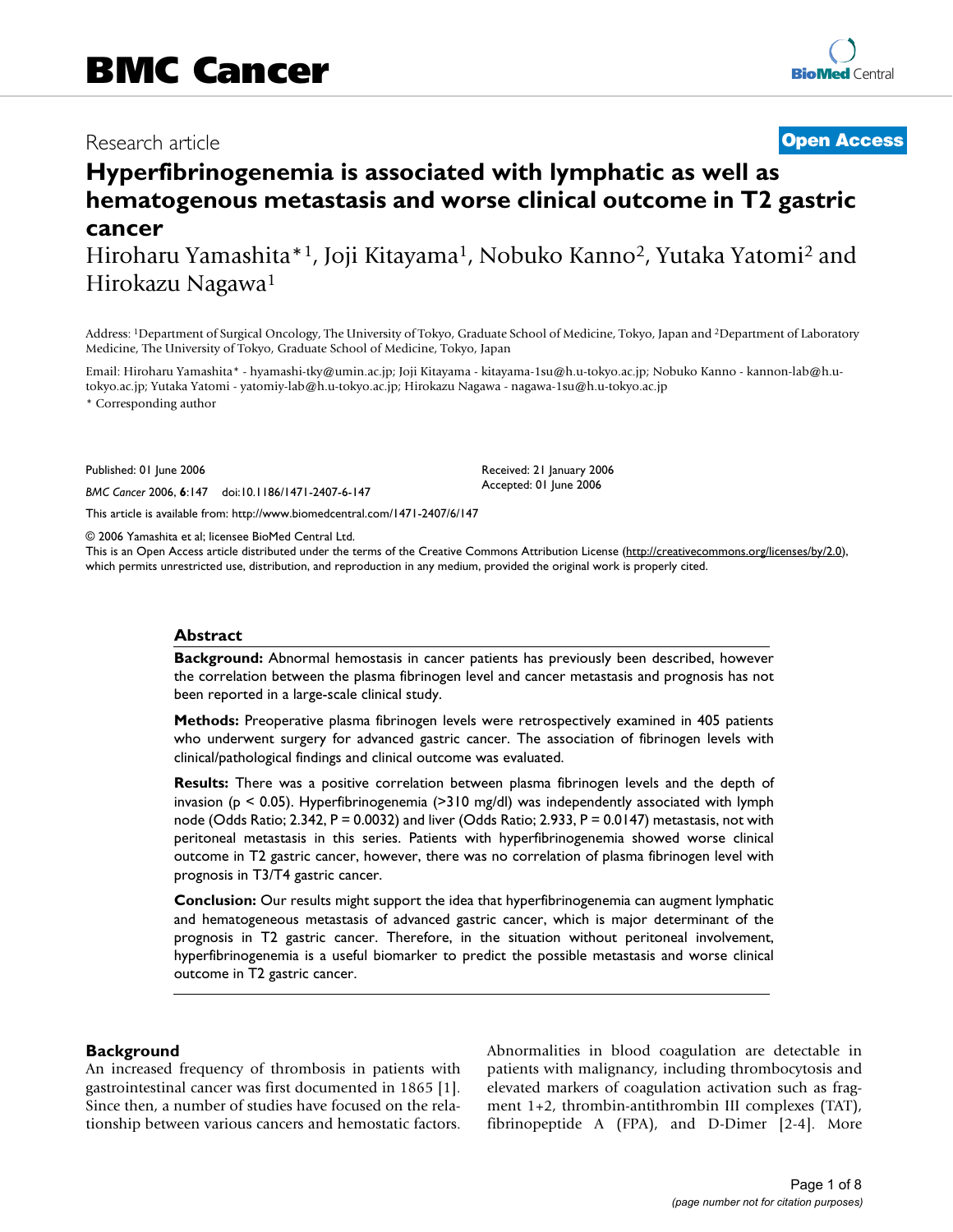recently, a correlation between these factors and the prognosis of malignancies was documented. Thrombocytosis is thought to be associated with poor prognosis in gastric cancer [5], as well as esophageal cancer [6], lung cancer [7], colon cancer [7], renal cell carcinoma [8], and gynecological malignancies [9], D-Dimer is also reported to be associated with poor prognosis in patients with lung cancer [10,11] and colorectal cancer [12,13] as well as being a good predictor of survival and disease progression.

Fibrinogen, an essential hemostatic factor, is converted to fibrin (a final product of the hemostatic pathway) by activated thrombin. Dvorak suggested that elevated fibrinogen concentrations were frequently observed in cancer patients with malignant disease [14]. Moreover, in gastric cancer, preoperative plasma fibrinogen levels correlate with extent of tumor [15]. In our previous study, we found that preoperative plasma fibrinogen level was a useful predictor for lymph node metastasis in patients with gastric cancer [16]. Tumor marker carcinoembryonic antigen (CEA) as well as inflammatory biomarker C-reactive protein (CRP) did not show the independent association with lymph node metastasis, suggesting that hyperfibrinogenemia was not a simple result of cancer progression and might support the metastatic process by providing beneficial microenvironment around the tumor. This idea can be partially supported by recent studies in fibrinogendeficient mice that revealed hematogeneous and lymphatic metastases were greatly reduced, indicating the positive roles of fibrinogen in the metastatic progression of cancer [17-19]. Taken together with our previous results, we hypothesized that fibrinogen might augment metastasis in human as well, and a higher level of plasma fibrinogen might be a good clinical marker of metastatic disease and worse clinical outcome. Based on this assumption, we focused on the possible impact of preoperative plasma fibrinogen level on gastric cancer prognosis. We retrospectively examined the preoperative plasma fibrinogen level of patients with advanced gastric cancer who underwent gastrectomy, and evaluated an association of these findings with clinical and pathological factors as well as clinical outcome.

# **Methods**

A total of 442 patients with advanced gastric cancer underwent gastrectomy between January 1985 and December 1999 at the First Department of Surgery, University of Tokyo Hospital, Tokyo. Oral consent was obtained from each patient for blood test. Among them, plasma fibrinogen levels were evaluated before surgery in 424 patients. Because the plasma fibrinogen level is critically affected by the presence of inflammation, liver cirrhosis and chronic renal failure, five patients with apparent acute inflammatory disease (two with acute cholecystitis, three with acute peritonitis due to stomach perforation), 10 patients with

liver cirrhosis and four patients with chronic renal failure were excluded from the study to minimize confounding factors. The remaining 405 patients were enrolled in this study. We also evaluated fibrinogen levels in 387 patients with early gastric cancer and 124 patients with noninflammatory benign disease who underwent surgery during the same period. Our protocol was approved by the ethics committee of faculty of medicine, the University of Tokyo.

In this study we referred to the classifications established by the Japanese Research Society for Gastric Cancer [20] which define T1 as a lesion confined to the mucosal or submucosal layer; T2 as a tumor invading the proper muscle layer or subserosa; T3 as a tumor penetrating serosal without invasion of adjacent structures; and T4 as a tumor invading adjacent structures. Histological classifications were defined as follows: differentiated carcinoma – well and moderately differentiated tubular adenocarcinoma and papillary adenocarcinoma; undifferentiated carcinoma – poorly differentiated adenocarcinoma, signet ring cell carcinoma and mucinous carcinoma.

The preoperative plasma fibrinogen level was measured from early morning samples taken before breakfast five to ten days before surgery. It had been determined by Clauss clotting method using DADE Thrombin Reagent™ and Coagrex-700™ automated coagulometer (both from Sysmex, Kobe, Japan). The reference range of plasma fibrinogen level was defined as between 210 and 310 mg/dl according to the mean value  $\pm$  2 SD of healthy volunteers; plasma fibrinogen levels above 310 mg/dl were defined as hyperfibrinogenemia tentatively in this study.

Statistical analysis was carried out using JMP 5.1 (SAS Institute, Cary, NC). Plasma fibrinogen levels were compared with one-way ANOVA followed by the SNK test. The association of fibrinogen levels with clinicopathological factors was assessed with Fisher's exact test. A multivariate stepwise logistic regression analysis was performed to identify independent variables that were correlated with hematogenous and lymphatic metastasis. The Kaplan-Meier method was used to estimate the distribution of survival curve, and log-rank test was used to compare the distributions between the groups with or without hyperfibrinogenemia. P < 0.05 was considered significant for all statistical analyses.

### **Results**

# *The association of plasma fibrinogen level with the depth of invasion and metastatic disease in gastric cancer*

The mean  $\pm$  standard deviation (SD) plasma fibrinogen level in the 792 patients studied was  $289.5 \pm 81.3$  mg/dl, which was not statistically different from patients with benign disease  $(278.1 \pm 43.5)$  (Figure 1). However, when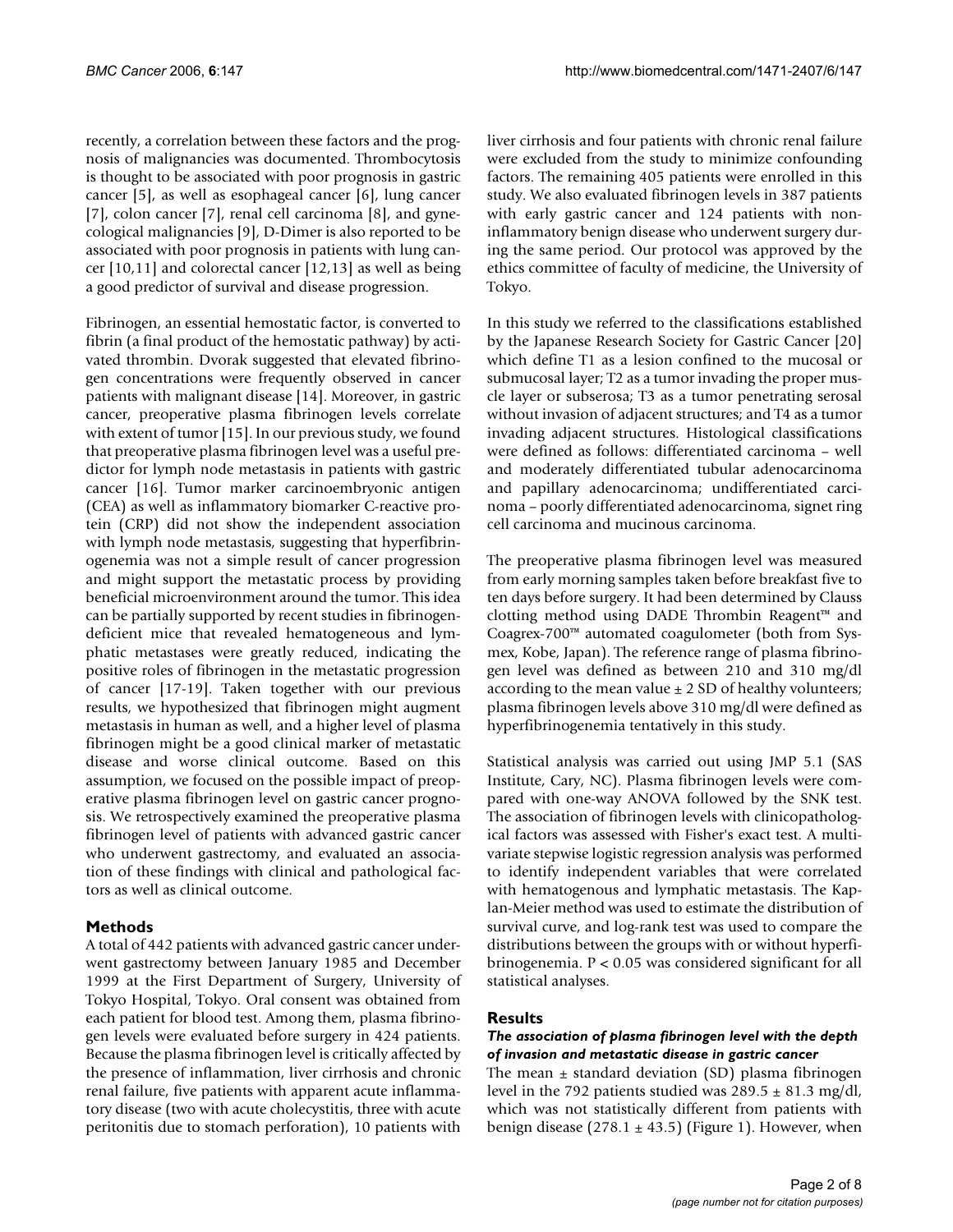

#### **Figure 1** Plasma fibrinogen level of 124 patients with benign disease and 792 patients with gastric cancer

Plasma fibrinogen level of 124 patients with benign disease and 792 patients with gastric cancer. Note that there is no difference in fibrinogen levels between benign and cancer patients, although it gradually increases with increasing depth of cancer invasion (one way ANOVA with SNK test; p < 0.0001). Values are the mean (standard deviation) levels for individual patients. \*The mean values of plasma fibrinogen were significantly different between the groups of T1 and T2 (P < 0.01), between the groups of T1 and T3/T4 ( $P < 0.01$ ), and between the groups of T2 and T3/T4 ( $p < 0.01$ ).

patients were classified into 3 groups according to the T classification of gastric cancer, patients with T2 and T3/T4 cancer showed significantly higher fibrinogen levels than those with benign disease or those with T1 cancer (T2  $304.3 \pm 85.0$ , p < 0.01; T3/T4 327.8  $\pm$  101.2, p < 0.01). Interestingly, an increase in the plasma fibrinogen level correlated with an increase in the depth of invasion, showing a statistically significant difference among patients when evaluated by ANOVA ( $p < 0.0001$ ). The fibrinogen levels in patients with localized disease, lymph node metastases, liver metastasis and peritoneal metastasis were summarized in Table 1. In patients with localized disease, preoperative fibrinogen level (mean value; 266.6) was significantly lower than that in patients with lymph

| Table 1: Preoperative plasma fibrinogen level of the patients with or without metastases. |  |  |  |
|-------------------------------------------------------------------------------------------|--|--|--|
|-------------------------------------------------------------------------------------------|--|--|--|

|                       | number | plasma fibrinogen level (mg/dl) | s.d. |
|-----------------------|--------|---------------------------------|------|
| localized disease     | 456    | 266.6                           | 62.8 |
| lymph node metastasis | 336    | 320.5                           | 92.7 |
| liver metastasis      | 28     | 356.6                           | 94.0 |
| peritoneal metastasis | 41     | 345.0                           | 92.9 |

s.d; standard deviation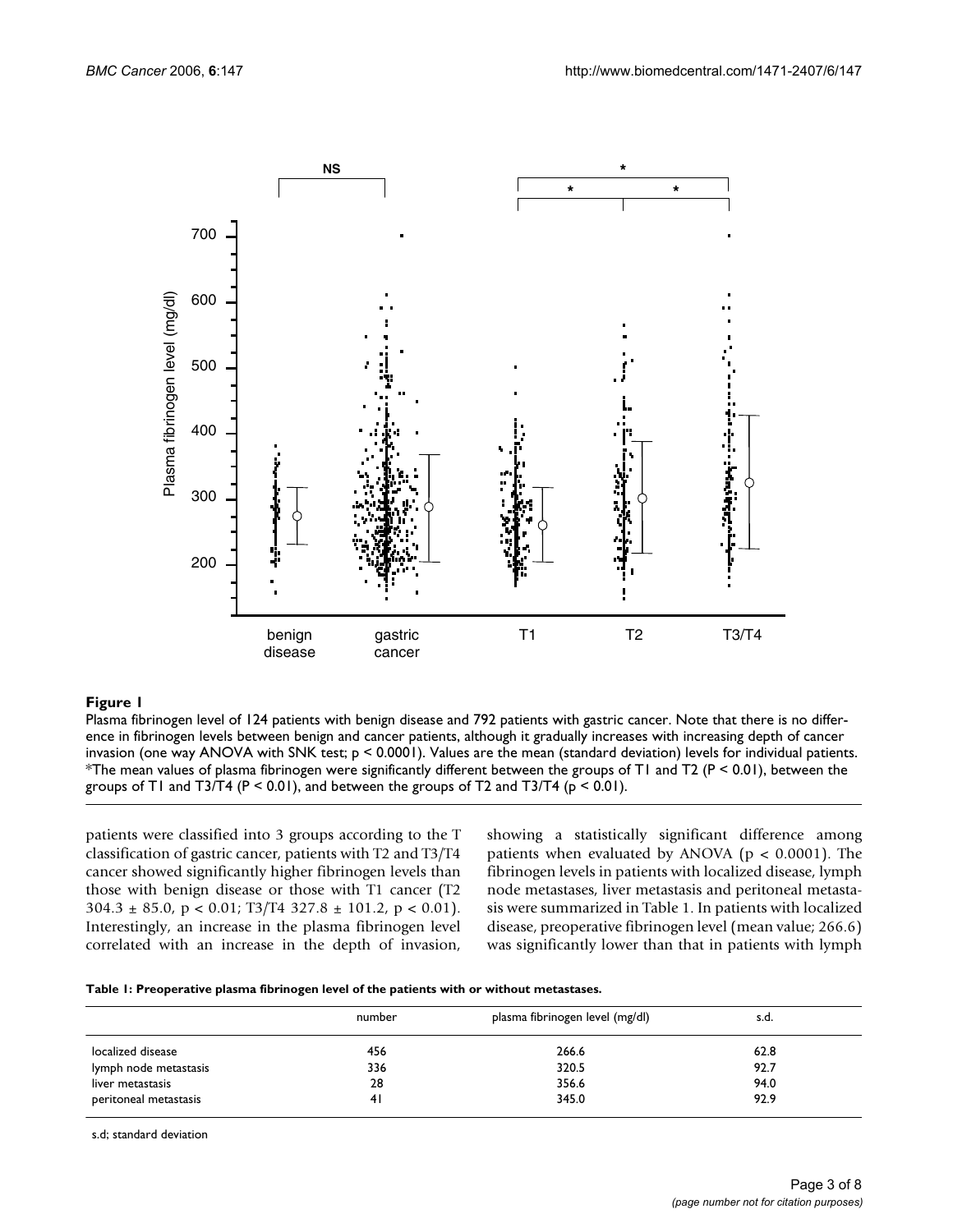node metastasis (320.5; P < 0.0001), liver metastasis (356.6; P < 0.0001), peritoneal metastasis (345.0; P < 0.0001).

*The association of hyperfibrinogenemia with lymph node, liver, and peritoneal metastasis in advanced gastric cancer* Of 405 patients with advanced cancer, lymph node metastases in 301 patients, liver metastases in 28, and peritoneal metastases in 41 were identified. Univariate analysis revealed that lymph node metastases were significantly associated with many pathologic factors such as size of the tumor, serosal invasion, lymphatic and venous involvement as well as plasma fibrinogen level (Table 2). Multivariate analysis indicated that hyperfibrinogenemia showed an independent association with lymph node metastases with an odds ratio of 2.342 ( $p < 0.01$ ) (Table 3). Subsequently, we focused on distant hematogeneous and peritoneal metastases. In individuals with advanced gastric cancer, hyperfibrinogenemia showed a positive association with liver metastasis ( $p < 0.01$ ), not with peritoneal dissemination, by univariate analysis (Table 2). Multivariate analysis showed that hyperfibrinogenemia, in addition to differentiated histology and venous involvement, remained independently associated with liver metastasis with an odds ratio of 2.933 ( $p < 0.05$ ) (Table 3).

| Table 2: Relationship between clinicopathological factors and metastasis in advanced gastric cancer |  |  |  |
|-----------------------------------------------------------------------------------------------------|--|--|--|
|-----------------------------------------------------------------------------------------------------|--|--|--|

|                          |       | lymph node metastasis<br>liver metastasis |          | peritoneal metastasis |          |          |         |          |          |          |
|--------------------------|-------|-------------------------------------------|----------|-----------------------|----------|----------|---------|----------|----------|----------|
| variables                | total | negative                                  | positive | P value               | negative | positive | P value | negative | positive | P value  |
|                          |       |                                           |          |                       |          |          |         |          |          |          |
| age (years)<br>$\leq 59$ | 192   | 56                                        | 136      |                       | 183      | 9        |         | 170      | 22       |          |
| $\geq 60$                | 213   | 48                                        | 165      | 0.1394                | 194      | 9        | 0.1168  | 194      | 9        | 0.4142   |
| gender                   |       |                                           |          |                       |          |          |         |          |          |          |
| male                     | 284   | 76                                        | 208      |                       | 264      | 20       |         | 258      | 26       |          |
| female                   | 2     | 28                                        | 93       | 0.5345                | 113      | 8        | >0.9999 | 106      | 15       | 0.3684   |
| tumor                    |       |                                           |          |                       |          |          |         |          |          |          |
| location                 |       |                                           |          |                       |          |          |         |          |          |          |
| upper                    | 124   | 31                                        | 93       |                       | 117      | 7        |         | 107      | 17       |          |
| middle                   | 152   | 40                                        | 112      |                       | 143      | 9        |         | 134      | 18       |          |
| lower                    | 129   | 33                                        | 96       | 0.969                 | 117      | 12       | 0.4303  | 123      | 6        | 0.0389   |
| differentiat             |       |                                           |          |                       |          |          |         |          |          |          |
| ion                      |       |                                           |          |                       |          |          |         |          |          |          |
| differentiat             | 180   | 46                                        | 134      |                       | 162      | 8        |         | 165      | 15       |          |
| ed                       |       |                                           |          |                       |          |          |         |          |          |          |
| undifferent<br>iated     | 225   | 58                                        | 167      | >0.9999               | 215      | 10       | 0.0314  | 199      | 26       | 0.3225   |
| lymphatic<br>involveme   |       |                                           |          |                       |          |          |         |          |          |          |
| nt                       |       |                                           |          |                       |          |          |         |          |          |          |
| negative                 | 125   | 68                                        | 57       |                       | 119      | 6        |         | 119      | 6        |          |
| positive                 | 280   | 36                                        | 244      | < 0.0001              | 258      | 22       | 0.2974  | 245      | 35       | 0.0196   |
| venous                   |       |                                           |          |                       |          |          |         |          |          |          |
| involveme                |       |                                           |          |                       |          |          |         |          |          |          |
| nt                       |       |                                           |          |                       |          |          |         |          |          |          |
| negative                 | 195   | 60                                        | 135      |                       | 190      | 5        |         | 180      | 15       |          |
| positive                 | 210   | 44                                        | 166      | 0.0303                | 187      | 23       | 0.0008  | 184      | 26       | 0.1386   |
| serosal                  |       |                                           |          |                       |          |          |         |          |          |          |
| invasion                 | 240   | 91                                        | 149      |                       | 226      | 4        |         | 235      | 5        |          |
| negative                 | 165   | 3                                         | 152      | < 0.0001              | 151      | 4        | 0.3236  | 129      | 36       | < 0.0001 |
| positive<br>tumor size   |       |                                           |          |                       |          |          |         |          |          |          |
| (cm)                     |       |                                           |          |                       |          |          |         |          |          |          |
| $\leq 6$                 | 215   | 80                                        | 135      |                       | 202      | 3        |         | 206      | 9        |          |
| $>6$                     | 190   | 24                                        | 166      | < 0.0001              | 175      | 15       | 0.5571  | 158      | 32       | < 0.0001 |
| Plasma                   |       |                                           |          |                       |          |          |         |          |          |          |
| fibrinogen               |       |                                           |          |                       |          |          |         |          |          |          |
| (mg/dl)                  |       |                                           |          |                       |          |          |         |          |          |          |
| $\leq$ 310               | 234   | 76                                        | 158      |                       | 226      | 8        |         | 216      | 8        |          |
| $\geq$ 311               | 7     | 28                                        | 143      | 0.0002                | 151      | 20       | 0.0014  | 148      | 23       | 0.067    |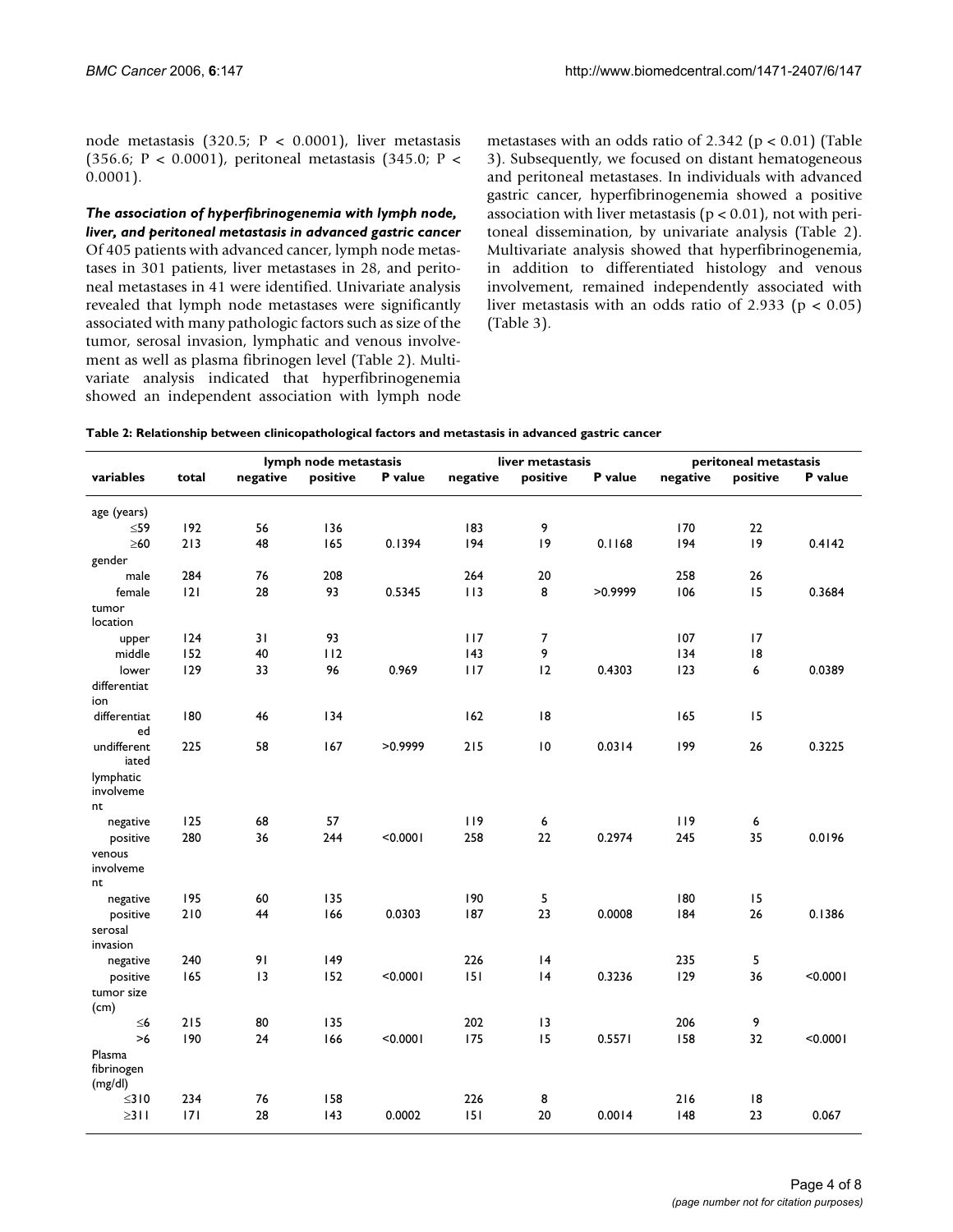| lymph node metastasis |            |        |        |          |  |
|-----------------------|------------|--------|--------|----------|--|
|                       | odds ratio |        | 95% CI |          |  |
| serosal invasion      | 3.983      | 1.991  | 7.970  | < 0.0001 |  |
| tumor size            | 1.965      | 0.088  | 3.546  | 0.0251   |  |
| lymphatic involvement | 5.780      | 3.333  | 10.000 | < 0.0001 |  |
| venous involvement    | 0.746      | 0.426  | 1.308  | 0.3067   |  |
| hyperfibrinogenemia   | 2.342      | 1.330  | 3.546  | 0.0032   |  |
| liver metastasis      |            |        |        |          |  |
|                       | odds ratio | 95% CI |        | P value  |  |
| differentiated type   | 2.439      | 1.070  | 5.556  | 0.0341   |  |
| venous involvement    | 4.463      | 1.631  | 12.214 | 0.0036   |  |
| hyperfibrinogenemia   | 2.933      | 1.236  | 6.944  | 0.0147   |  |
|                       |            |        |        |          |  |

**Table 3: Relationship between clinicopathological factors and metastasis in advanced gastric cancer (multivariate analysis)**

#### *The clinical outcome in T2 and T3/T4 gastric cancer with or without hyperfibrinogenemia*

In T2 gastric cancer, patients without hyperfibrinogenemia showed an extremely good outcome even in the population with advanced cancer, and the survival rate was significantly lower for patients with hyperfibrinogenemia (P = 0.001; log-rank test) (Figure 2A). In marked contrast, hyperfibrinogenemia did not show any correlation with 5-year survival rate in T3/T4 gastric cancer, i.e. cancer invading beyond the serosal (Figure 2B).

### **Discussion**

A link between hyperfibrinogenemia and cardiovascular diseases such as coronary heart disease, stroke and peripheral vascular disease was previously revealed [21]. Similarly, a recent study by Preston and colleagues indicates that fibrinogen production is upregulated in patients with pancreatic adenocarcinoma, although the tumor stage was not determined [22]. This suggests a positive role for fibrinogen in the progression of malignant diseases. In the present study we found that fibrinogen levels in patients with gastric cancer did not show statistically significant difference from those in individuals with benign diseases. However, the plasma fibrinogen level gradually increased with increasing depth of tumor, and the fibrinogen levels of patients with advanced gastric cancer were significantly higher than patients with benign diseases or early tumors. Moreover, the fibrinogen levels were also significantly higher in patients with metastatic disease, which essentially supports the previous study of another group [15]. Hyperfibrinogenemia is a clinically relevant event in advanced stage and our results strongly suggest that fibrinogen is involved in the progression of gastric cancer during the latter phase of the disease.

Recent studies in fibrinogen deficient mice provide clear evidence that fibrinogen plays a crucial role in hematogenous and lymphatic metastasis of cancer cells [18]. They showed that fibrinogen (Aα-chain)-deficient mice with intravenously transferred Lewis lung carcinoma (LLC) or B16 melanoma had a significantly reduced incidence of lung metastasis compared with wild type mice [17]. Also, the number of metastases in regional lymph nodes and the lungs of these transgenic mice was markedly reduced when LLC was subcutaneously inoculated [18]. These results raised the possibility that hyperfibrinogenemia might function to enhance metastasis formation as compared to the low fibrinogen level. As a fact, hyperfibrinogenemia showed an independent association with lymph node metastasis in human gastric cancer [16]. Interestingly, there was no remarkable difference in the growth of subcutaneously transplanted tumors between fibrinogendeficient and wild type mice [18], indicating that fibrinogen plays a major role in the development of metastases but not in the growth of the primary tumor. This is exactly consistent with our human study in which patients with early gastric cancer had a similar plasma fibrinogen level to benign subjects.

In our study, we found that plasma fibrinogen level was associated with worse prognosis in T2 gastric cancer as well as lymphatic and hematogenous metastasis. The impact of hyperfibrinogenemia, however, was not found in T3/T4 gastric cancer. T3/T4 gastric cancers are serosalinfiltrating tumors, which enhances the potential to have occult metastatic foci on the peritoneum and/or form the overt peritoneal metastasis. As a fact, peritoneum is the major site of recurrence in T3/T4 gastric cancers [23-25], and the prognosis of T3/T4 cancers mainly determined by this type of recurrence. In contrast, T2 cancer has a less frequency of peritoneal metastasis as compared with T3/T4 cancer and liver or lymph node relapse seems to be major determinant of clinical outcome in T2 cancer. In our study, however, we found no association of hyperfibrinogenemia with peritoneal metastasis, although hyperfibrinogenemia was an independently associated factor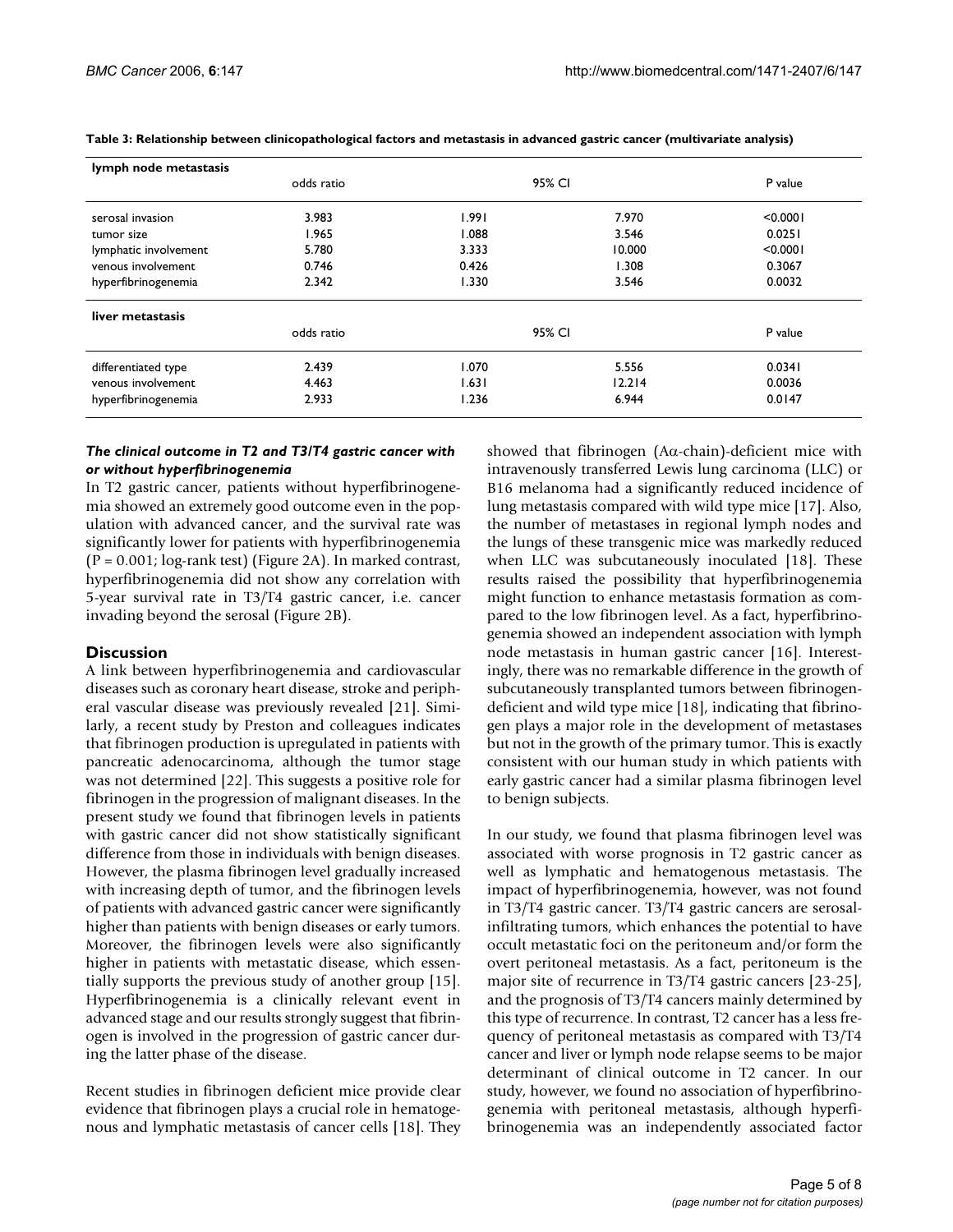

#### Overall survival after surgery for 240 patients with T2 gastri according to the existence of hyperfibrinogenemia **Figure 2** c cancer (A) and 165 patients with T3/T4 gastric cancer (B)

Overall survival after surgery for 240 patients with T2 gastric cancer (A) and 165 patients with T3/T4 gastric cancer (B) according to the existence of hyperfibrinogenemia. The group with hyperfibrinogenemia (>310 mg/dl) showed a significantly lower survival rate than another group ( $\leq$ 310 mg/dl) in T2 cancer. There was no statistically significant survival difference in T3/ T4 cancer according to the plasma fibrinogen level.

with lymph node and liver metastasis. We speculate that peritoneal metastasis has a strong impact on the clinical outcome in T3/T4 gastric cancer and therefore plasma fibrinogen level was not a prognostic marker in this population. These results suggested that some patients with hyperfibrinogenemia could not be cured by surgical modalities in T2 gastric cancer and chemotherapy might be required for the improvement of survival in this population. The clinical benefit of neoadjuvant and/or adjuvant chemotherapy has not been clearly determined in T2 gastric cancer. From our data, we can conclude that patients with hyperfibrinogenemia might be good candidates for neoadjuvant and/or adjuvant chemotherapy in T2 gastric cancer. Patients with T3/T4 gastric cancer will be candidates regardless of the plasma fibrinogen level.

Fibrinogen may enhance metastasis through several possible mechanisms. Firstly, the soluble form of fibrinogen could serve as the bridging molecule between tumor cells and host cells. Fibrinogen is a dimeric molecule with multiple integrin or non-integrin binding motifs, and malignant cells often express high levels of fibrinogen receptors, such as  $α5β1$ ,  $ανβ3$  integrins or ICAM-1 molecule. If fibrinogen were to bind to ICAM-1 on endothelial cells, it might promote stable adhesion of tumor cells to the endothelium of target organs. In addition, tumor cells and platelets can form large aggregates through the binding of fibrinogen, because platelet αIIbβ3 integrin receptors have a high affinity for fibrinogen. These aggregates effectively form microemboli in target organs, which can protect tumor cells from the innate immune system [26,27].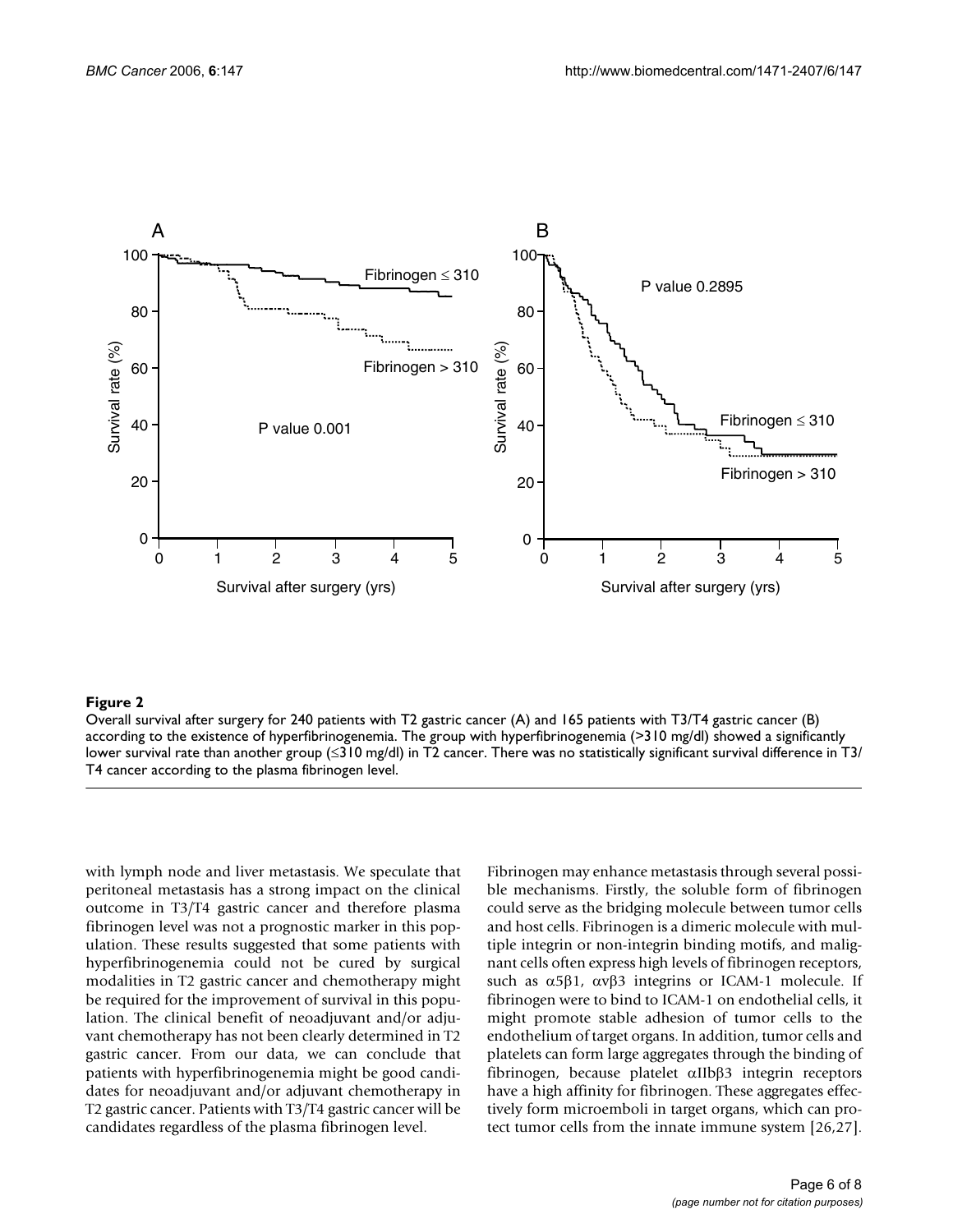A study by Palumbo and colleagues found that the number of tumor cells located in the lung was markedly decreased in fibrinogen deficient mice after 4–24 hours of tumor inoculation, but at no earlier time points. This suggests that fibrinogen is essential for the sustained adherence of tumor cells to the endothelia of target organs [17].

Recent studies have shown that thrombin might also be an important modulator of cancer metastasis *in vivo*. During the conversion of prothrombin to thrombin by prothrombinase, the polypeptide prothrombin fragment 1+2 (F1+2) is released. The plasma F1+2 level is therefore a useful marker of thrombin generation. A number of studies have shown that F1+2 plasma levels are elevated in patients with specific types of malignancies [4,28,29] but not in other types [30-32]. Rahr and coworkers reported no difference in plasma F1+2 levels between patients with and without gastric cancer [32]. In the present study, prothrombin time (PT) was examined in each patient and no significant association with the presence of cancer, metastasis, tumor stage or plasma fibrinogen level was found (data not shown). Moreover, Kerlin and co-workers recently demonstrated that elevated fibrinogen levels in hyperfibrinogenemia transgenic mice with suppressed thrombin activity do not alter the incidence or extent of thrombus formation [33]. It therefore seems unlikely that high fibrinogen levels are associated with systemic thrombin activation and subsequent enhancement of fibrin formation in gastric cancer.

Although there is sufficient evidence to suggest that elevated fibrinogen levels might aid the development of metastatic lesions, we cannot ignore the possibility that this elevation is simply the result of the tumor mass spreading. Fibrinogen, which is one of the major acute phase proteins produced by the liver, is greatly enhanced in response to infection or other inflammatory disorders. Indeed, the fibrinogen level of all of the patients with preoperative acute inflammatory disorders was high. Inflammatory proteins, such as IL-6 or CRP, are reported to be higher in cancer patients compared to non-cancer patients. In our previous study, we found that CRP level did not show an independent association with lymphatic metastasis although plasma fibrinogen level did [16], suggesting that hyperfibrinogenemia, different from high serum CRP, may not be a simple by-product of inflammatory response caused by tumor progression but might have some etiologic relevance for tumor metastasis and accordingly relationship with clinical outcome in gastric cancer. In this retrospective study as well as our previous study, however, we could not show the exact causal relationship between hyperfibrinogenemia and cancer metastasis.

# **Conclusion**

Metastasis is the unequivocal hallmark of cancer. The acquisition of metastatic ability leads to clinically incurable disease and resultingly worse clinical outcome for most cancer cell types. Our data, together with the results of basic experiments in previous studies, raises the idea that hyperfibrinogenemia causally imparts the hematogenous and lymphatic metastatic progression in patients with advanced gastric cancer, and is not simply the result of tumor progression. It also has a prognostic value in T2 gastric cancer, which might suggest hyperfibrinogenemia has the potential to be prognostic marker in other cancer type with less frequent peritoneal metastasis. Routinely examined plasma fibrinogen level is not only the factor to assess the perioperative hemorrhagic risk but also a useful biomarker to predict the possible metastasis and worse prognosis in T2 gastric cancer.

# **Abbreviations**

thrombin-antithrombin III complexes: TAT, fibrinopeptide A: FPA, carcinoembryonic antigen: CEA, C-reactive protein: CRP, Lewis lung carcinoma: LLC, prothrombin fragment 1+2: F1+2, prothrombin time: PT.

# **Competing interests**

The author(s) declare that they have no competing interests.

# **Authors' contributions**

**HY** have been involved in preparing the manuscript for submission and made substantial contributions to conception and design, acquisition of data, and analyses and interpretation of data;

**JK** contributed to analyses and interpretation of data and their interpretation and was involved in revising the manuscript for important intellectual content;

**NK** and **YY** have been involved in plasma fibrinogen measurement and data analyses;

**HN** participated in the design of the study and was involved in discussion of the results.

# **Acknowledgements**

Studies were supported by a grant from a Grant-in-Aid for Scientific Research from the Ministry of Education, Science, Sports and Culture of Japan and by a Grant from the Ministry of Health and Welfare of Japan.

### **References**

- 1. Trousseau A: **Phlegmasia alba dolens.** In *Clinique Medicale de L'Hotel Dieu de Paris* 2nd edition. Paris , Balliere; 1865:654-656.
- 2. Sun NC, McAfee WM, Hum GJ, Weiner JM: **[Hemostatic abnor](http://www.ncbi.nlm.nih.gov/entrez/query.fcgi?cmd=Retrieve&db=PubMed&dopt=Abstract&list_uids=420161)[malities in malignancy, a prospective study of one hundred](http://www.ncbi.nlm.nih.gov/entrez/query.fcgi?cmd=Retrieve&db=PubMed&dopt=Abstract&list_uids=420161) [eight patients. Part I. Coagulation studies.](http://www.ncbi.nlm.nih.gov/entrez/query.fcgi?cmd=Retrieve&db=PubMed&dopt=Abstract&list_uids=420161)** *Am J Clin Pathol* 1979, **71(1):**10-16.
- 3. Luzzatto G, Schafer AI: **[The prethrombotic state in cancer.](http://www.ncbi.nlm.nih.gov/entrez/query.fcgi?cmd=Retrieve&db=PubMed&dopt=Abstract&list_uids=2183357)** *Semin Oncol* 1990, **17(2):**147-159.